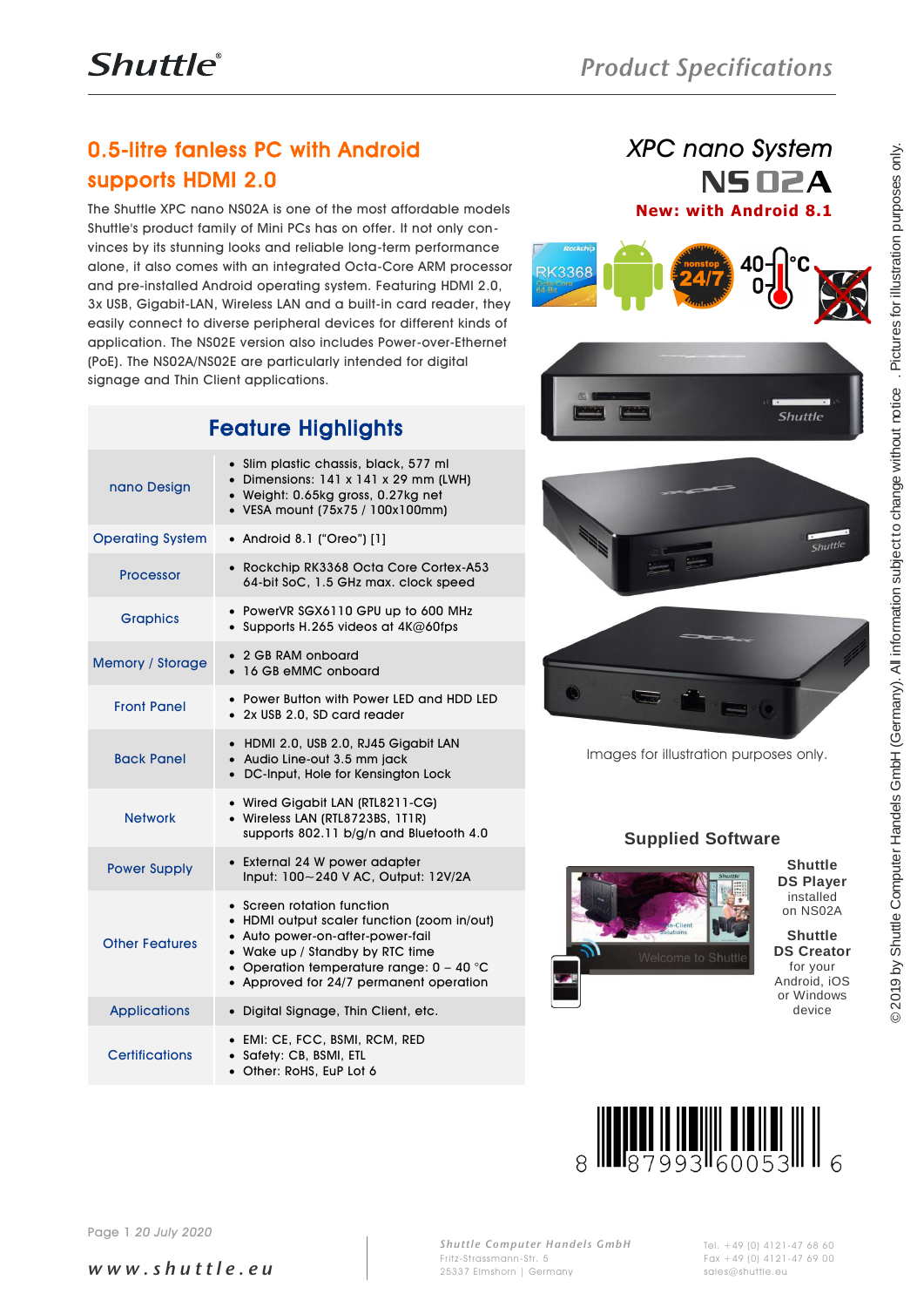| PFB-NS02A011<br>PFB-NS02A021<br>887993600536<br>887993600536<br>74R-NS02A-003-SHU-002 74R-NS02A-007-SHU-002<br>3.10<br>4.4.103<br>04-2016<br>11-2018<br>Webview v39<br>Webview v70<br><b>Standard Browser</b><br><b>Lightning Browser</b><br><b>DS Creator Pro</b><br>DS Creator 2.0<br>New Feature: Add 24/7<br><b>Content Play Support</b><br>Yes<br><b>Customized OEM</b><br>Firmware required<br>yes<br>yes<br><b>Google Play Services</b><br><b>Root Version Available</b><br>yes, on request<br>yes, on request<br><b>Optional Linux Support?</b><br>The NS02A/E Android 5.1 version cannot be updated to Android 8.1 by customer.<br>This is a chargeable Shuttle service (support@shuttle.eu).<br>Support 4K playback<br>Rockchip RK3368 1.5GHz Octa Core SoC<br><b>ODR3 2GB / eMMC 16GB onboard</b><br>Support 7mm HDD expansion<br>● (1)10/100/1000 Mbps LAN, (3)USB2.0<br><b>• Bundle Digital Signage APP</b><br>● (1)HDMI2.0 port, (1)SD Card reader<br>Android 8.1<br><b>THE REAL PROPERTY AND A</b><br>Dimension: 141(L) x 141(W) x 29(H) mm<br>12V/24W adapter<br>NW: 0.27KG G.W:0.81KG<br>New Android version is mentioned on the label of the package. |                                                              | NS02A with Android 5.1 | NS02A with Android 8.1 |
|-------------------------------------------------------------------------------------------------------------------------------------------------------------------------------------------------------------------------------------------------------------------------------------------------------------------------------------------------------------------------------------------------------------------------------------------------------------------------------------------------------------------------------------------------------------------------------------------------------------------------------------------------------------------------------------------------------------------------------------------------------------------------------------------------------------------------------------------------------------------------------------------------------------------------------------------------------------------------------------------------------------------------------------------------------------------------------------------------------------------------------------------------------------------------|--------------------------------------------------------------|------------------------|------------------------|
|                                                                                                                                                                                                                                                                                                                                                                                                                                                                                                                                                                                                                                                                                                                                                                                                                                                                                                                                                                                                                                                                                                                                                                         | Manufacturers order number                                   |                        |                        |
|                                                                                                                                                                                                                                                                                                                                                                                                                                                                                                                                                                                                                                                                                                                                                                                                                                                                                                                                                                                                                                                                                                                                                                         | <b>UPC bar code</b>                                          |                        |                        |
|                                                                                                                                                                                                                                                                                                                                                                                                                                                                                                                                                                                                                                                                                                                                                                                                                                                                                                                                                                                                                                                                                                                                                                         | Part No.                                                     |                        |                        |
|                                                                                                                                                                                                                                                                                                                                                                                                                                                                                                                                                                                                                                                                                                                                                                                                                                                                                                                                                                                                                                                                                                                                                                         | <b>Kernel Version</b>                                        |                        |                        |
|                                                                                                                                                                                                                                                                                                                                                                                                                                                                                                                                                                                                                                                                                                                                                                                                                                                                                                                                                                                                                                                                                                                                                                         | <b>Security Patch Level</b>                                  |                        |                        |
|                                                                                                                                                                                                                                                                                                                                                                                                                                                                                                                                                                                                                                                                                                                                                                                                                                                                                                                                                                                                                                                                                                                                                                         | <b>Webview Version</b>                                       |                        |                        |
|                                                                                                                                                                                                                                                                                                                                                                                                                                                                                                                                                                                                                                                                                                                                                                                                                                                                                                                                                                                                                                                                                                                                                                         | <b>Web Browser Version</b>                                   |                        |                        |
|                                                                                                                                                                                                                                                                                                                                                                                                                                                                                                                                                                                                                                                                                                                                                                                                                                                                                                                                                                                                                                                                                                                                                                         | <b>Shuttle DS Creator</b><br><b>Digital Signage Software</b> |                        |                        |
|                                                                                                                                                                                                                                                                                                                                                                                                                                                                                                                                                                                                                                                                                                                                                                                                                                                                                                                                                                                                                                                                                                                                                                         | <b>HDMI CEC Support?</b><br>(Consumer Electronics Control)   |                        |                        |
|                                                                                                                                                                                                                                                                                                                                                                                                                                                                                                                                                                                                                                                                                                                                                                                                                                                                                                                                                                                                                                                                                                                                                                         | <b>LTE Modem Support?</b>                                    |                        |                        |
|                                                                                                                                                                                                                                                                                                                                                                                                                                                                                                                                                                                                                                                                                                                                                                                                                                                                                                                                                                                                                                                                                                                                                                         | <b>Touchscreen Support</b>                                   |                        |                        |
|                                                                                                                                                                                                                                                                                                                                                                                                                                                                                                                                                                                                                                                                                                                                                                                                                                                                                                                                                                                                                                                                                                                                                                         |                                                              |                        |                        |
|                                                                                                                                                                                                                                                                                                                                                                                                                                                                                                                                                                                                                                                                                                                                                                                                                                                                                                                                                                                                                                                                                                                                                                         |                                                              |                        |                        |
|                                                                                                                                                                                                                                                                                                                                                                                                                                                                                                                                                                                                                                                                                                                                                                                                                                                                                                                                                                                                                                                                                                                                                                         |                                                              |                        |                        |
|                                                                                                                                                                                                                                                                                                                                                                                                                                                                                                                                                                                                                                                                                                                                                                                                                                                                                                                                                                                                                                                                                                                                                                         |                                                              |                        |                        |
|                                                                                                                                                                                                                                                                                                                                                                                                                                                                                                                                                                                                                                                                                                                                                                                                                                                                                                                                                                                                                                                                                                                                                                         |                                                              |                        |                        |
|                                                                                                                                                                                                                                                                                                                                                                                                                                                                                                                                                                                                                                                                                                                                                                                                                                                                                                                                                                                                                                                                                                                                                                         |                                                              |                        |                        |

### NS02A Version Comparison

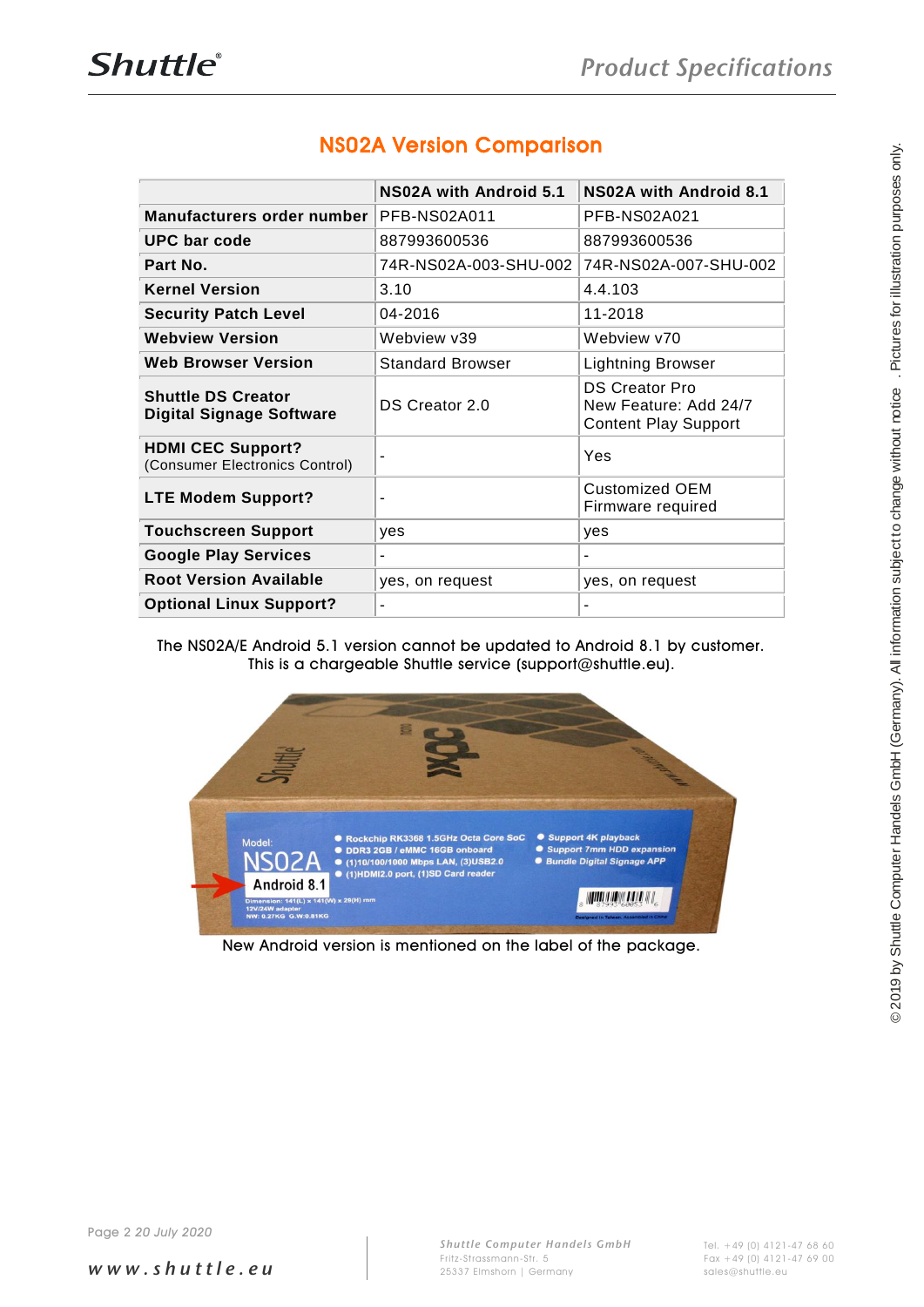





- A 2x USB 2.0<br>B SD card rea
- B SD card reader<br>C HDD LED indica
- C HDD LED indicator<br>D On/Off button
- D On/Off button<br>E Power LED in
- E Power LED indicator<br>F DC power input
- F DC power input<br>G HDMI 2.0 audio
- G HDMI 2.0 audio/video output<br>H RJ45 Gigabit network connect
- H RJ45 Gigabit network connector<br>I USB 2.0
- I USB 2.0<br>J Audio Lii
- J Audio Line output (headphones)<br>K VESA mount **VESA** mount
- 

#### Operating Positions

- **1. Horizontal**
- **2. VESA-mounted behind a monitor**



### Product comparison: NS02A versus NS02E

NS02A is powered by the provided 12V/24W power adapter connected to DC-input. NS02E has no power adapter included. It is intended to be powered by PoE.

| Product | <b>Power Adapter</b> | <b>PoE</b> | UPC bar code |
|---------|----------------------|------------|--------------|
| NS02A   | included             |            | 887993600536 |
| NS02E   |                      | supported  | 887993600543 |

*w w w . s h u t t l e . e u*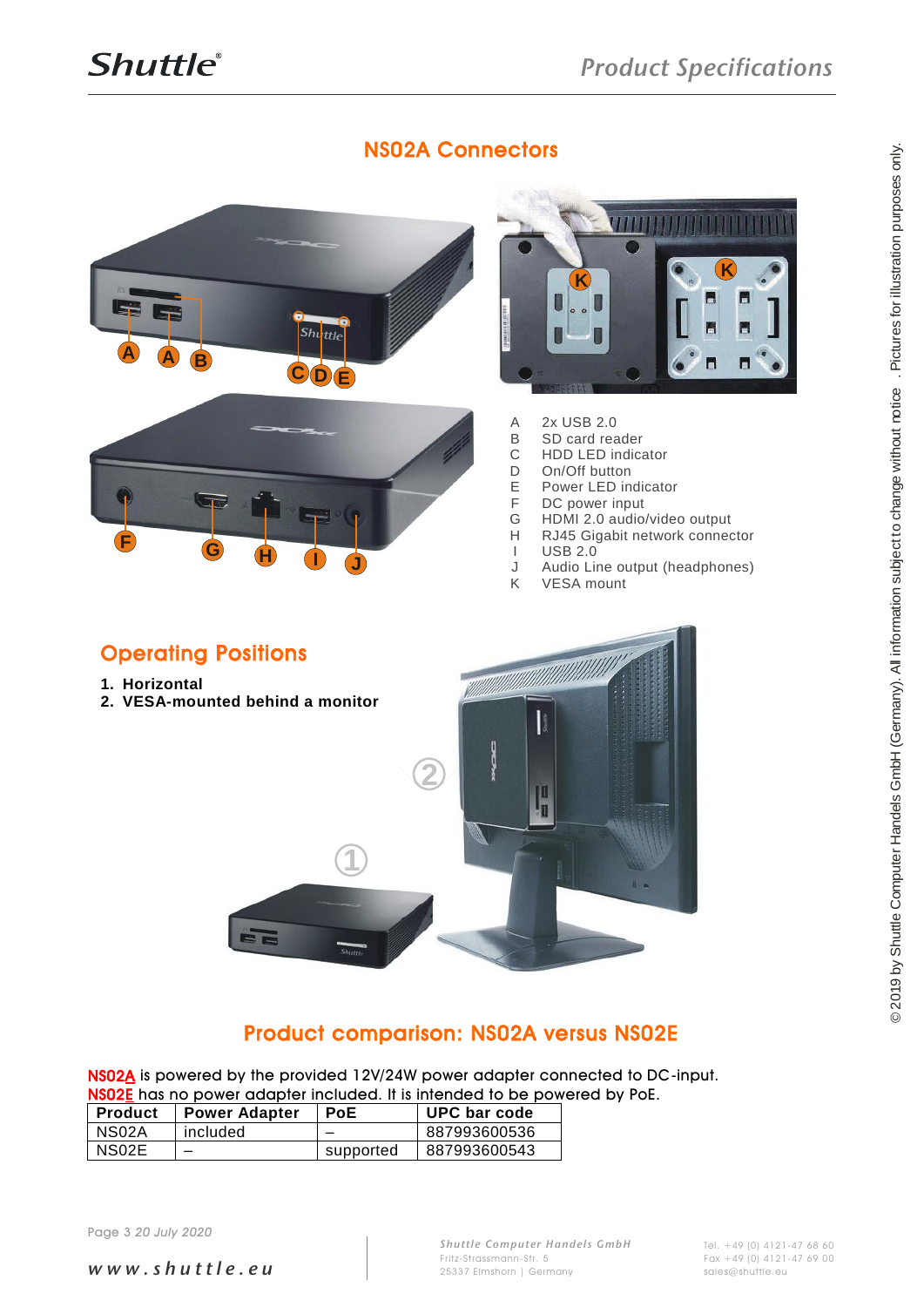### Digital Signage Software

Introduction

#### Shuttle DS Player

This software is already pre-installed on the Shuttle XPC nano NS02A/E. This player software plays digital signage content which was previously created and uploaded with the Shuttle DS Creator software.

#### Shuttle DS Creator Pro

Use this free app on your phone or tablet to upload digital signage content such as scrolling text, pictures, videos and website links to your Shuttle XPC nano NS02A. Connection happens using WLAN within the local network.

For Android: download from Google Play

For Apple: download from the App Store

For Windows: Download from<http://global.shuttle.com/main/productsDownload?productId=2099>

#### Preparing for first-time use

1) Please install the "DS Creator Pro" app on your phone or tablet with Android or iOS operating system, then follow the link to install the "DS Connector 2.0" which is needed to connect to your Shuttle XPC nano NS02x.

2) Please make sure your phone or tablet is in the same local area network (LAN) as the Shuttle XPC nano NS02x.

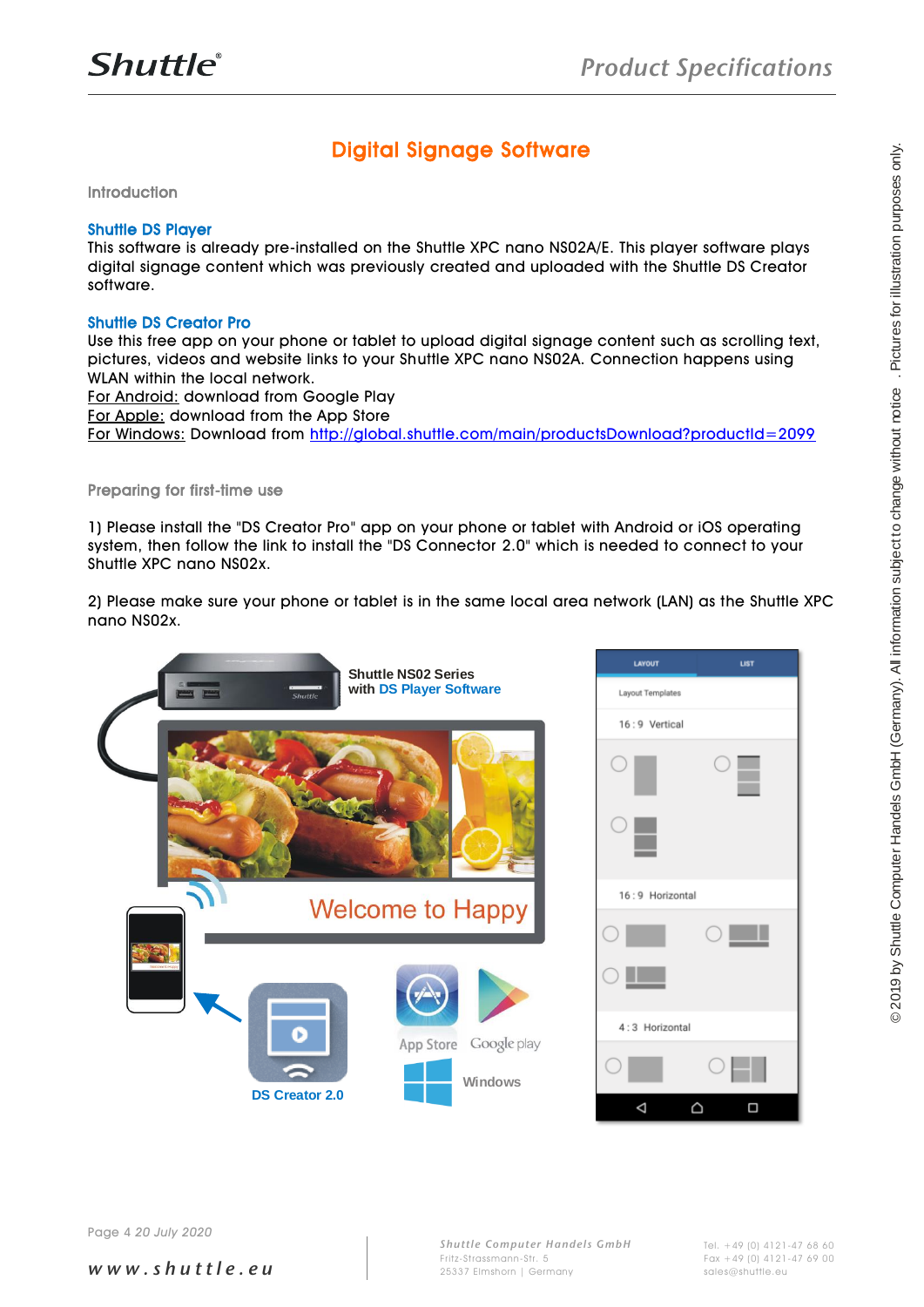#### Supplying power to NS02A and NS02E

NS02A is powered by the provided 12V/24W power adapter connected to DC-input. NS02E has no power adapter included. It is intended to be powered by PoE.

Power-over-Ethernet (PoE) technology enables network devices to be powered over the existing network cable and will not need separate power and data cable installations and costly AC outlets in hard-to-reach places. PoE even works with long cables (CAT5e or better) of up to 100 m (330 ft) and delivers galvanically isolated power supply according to IEEE 802.3af / IEEE 802.3at standards. The Shuttle XPC nano NS02E complies with both:

| <b>PoE Standards</b>  | <b>Minimum</b><br><b>PSE power</b> | Maximum<br><b>PD</b> power | PD voltage | <b>Sufficient for NS02E?</b>     |
|-----------------------|------------------------------------|----------------------------|------------|----------------------------------|
| IEEE $802.3af$ (PoE)  | 15.4 W                             | 12.95 W                    | 44~48 V    | <b>NS02E</b> without additional  |
|                       |                                    |                            |            | components                       |
| IEEE 802.3at $(PoE+)$ | 30.0 W                             | 25.5 W                     | 44~57 V    | <b>NS02E</b> with 2.5" drive and |
|                       |                                    |                            |            | external USB peripherals         |

Power Sourcing Equipment (PSE): provides power over the Ethernet cable. The two methods are:

- Endspan: PoE Switch incorporating Powerover-Ethernet technology (see Solution 2 below)
- Midspan: PoE Injector (see Solution 3 below)

Powered Device (PD): In this case the PD is the NS02E, which receives power and data over the same cable.

The Shuttle XPC nano System NS02E accepts a PoE input voltage of 36~57 V. Additionally, it can also be supplied over the 12V DC-in connector (power adapter not included).



*w w w . s h u t t l e . e u*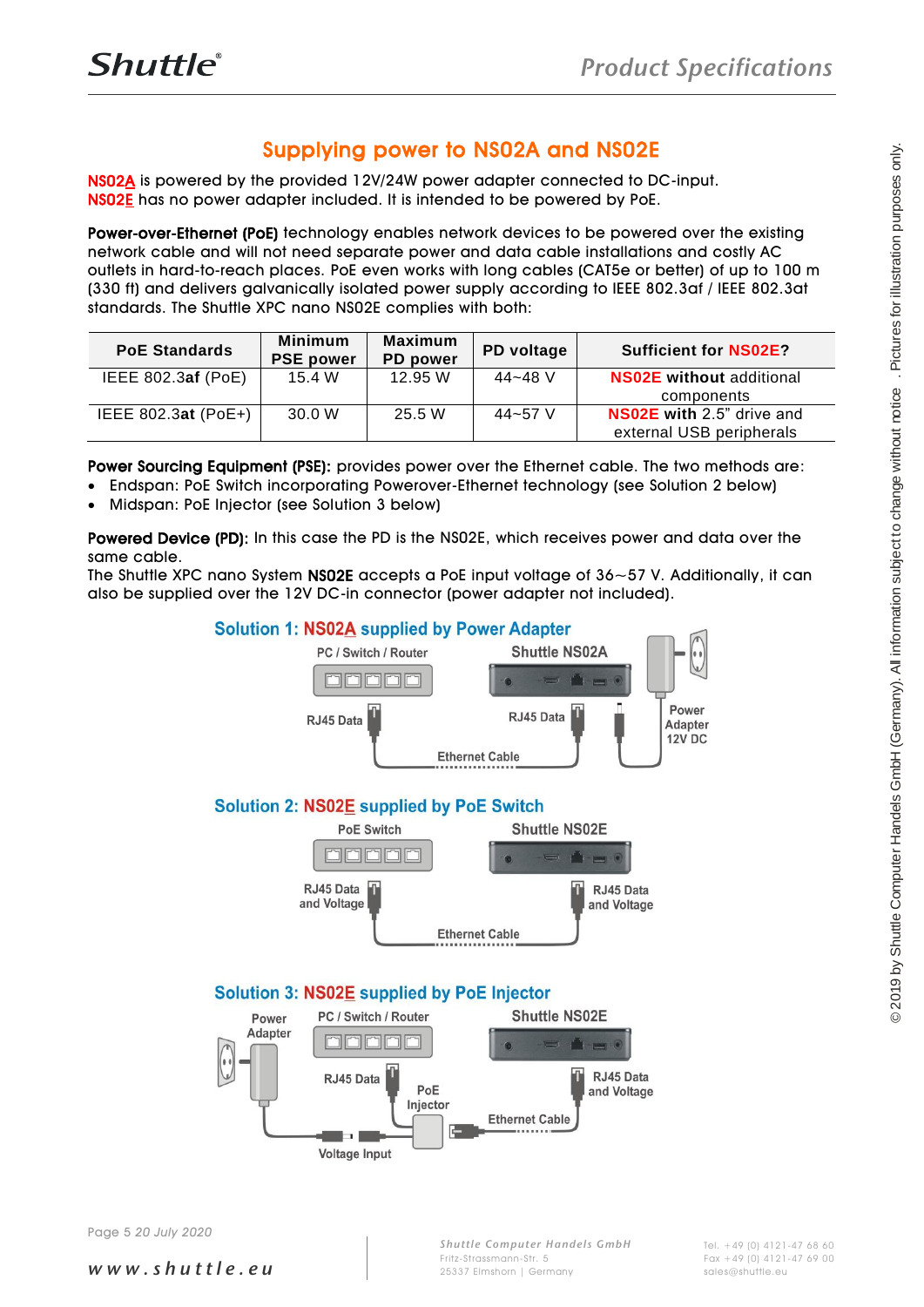## Shuttle XPC nano NS02A - Specifications

|                                            | <b>Shuttle XPC nano NS02A - Specifications</b>                                                                                                                                                                                                                                                                                                                            |  |
|--------------------------------------------|---------------------------------------------------------------------------------------------------------------------------------------------------------------------------------------------------------------------------------------------------------------------------------------------------------------------------------------------------------------------------|--|
| <b>Chassis</b>                             | PC system with a black plastic chassis<br>Dimensions: $141 \times 141 \times 29$ mm (LWH) = 577 ml<br>Weight: 0.27 kg net, 0,65 kg gross<br>Hole for Kensington Lock                                                                                                                                                                                                      |  |
| 24/7                                       | Approved for 24/7 permanent operation                                                                                                                                                                                                                                                                                                                                     |  |
| <b>Operating</b><br><b>System</b>          | Android 8.1 ("Oreo") pre-installed [1]                                                                                                                                                                                                                                                                                                                                    |  |
| <i><b>Installed</b></i><br><b>Software</b> | This player software plays digital signage content which was previously created and<br>uploaded with the Shuttle DS Creator software.                                                                                                                                                                                                                                     |  |
| Free app                                   | Use this free app on your phone or tablet to upload digital signage content such as<br>scrolling text, pictures, videos and website links to your Shuttle XPC nano NS02E.<br>Connection happens using WLAN within the local network.<br>For Android: download from Google Play<br>For Apple: download from the App Store<br>For Windows: Download from global.shuttle.com |  |
| <b>Special</b><br><b>Features</b>          | + Supports hardware solution for auto power on<br>(power-on-after-power-fail)<br>+ Supports wake-up and shut-down by time setting<br>+ Supports screen rotation<br>+ Supports video output scaler function (zoom in/out)                                                                                                                                                  |  |
| Processor                                  | Rockchip RK3368 Octa Core Cortex-A53<br>64-bit SoC with NEON co-processor<br>28 nm HKMG process<br>Clock speed: 1.5 GHz max.                                                                                                                                                                                                                                              |  |
| <b>Integrated</b><br><b>Graphics</b>       | PowerVR SGX6110 GPU<br>Clock speed: up to 600 MHz<br>Supports OpenGL ES3.1 and OpenCLES3<br>Video Hardware Decoder supports:<br>$-4$ Kx2K@30fps with H.264 coding<br>- 4Kx2K@60fps with H.265 coding<br>- 1080p@30fps with H.264/MVC/VP8 coding<br>Note: 4K UHD video playback 60 Hz refresh rate (2160p/60Hz)<br>is only supported with an H.265 decoder                 |  |
| Power<br><b>Adapter</b>                    | External 24 W power adapter (fanless)<br>Input: 100~240 V AC, 50/60 Hz, max. 0.7 A<br>Output: 12 V DC, max. 2.0 A, max. 24 W<br>DC Connector: 5.5/2.5 mm (outer/inner diameter)                                                                                                                                                                                           |  |
|                                            |                                                                                                                                                                                                                                                                                                                                                                           |  |
| Page 6 20 July 2020                        |                                                                                                                                                                                                                                                                                                                                                                           |  |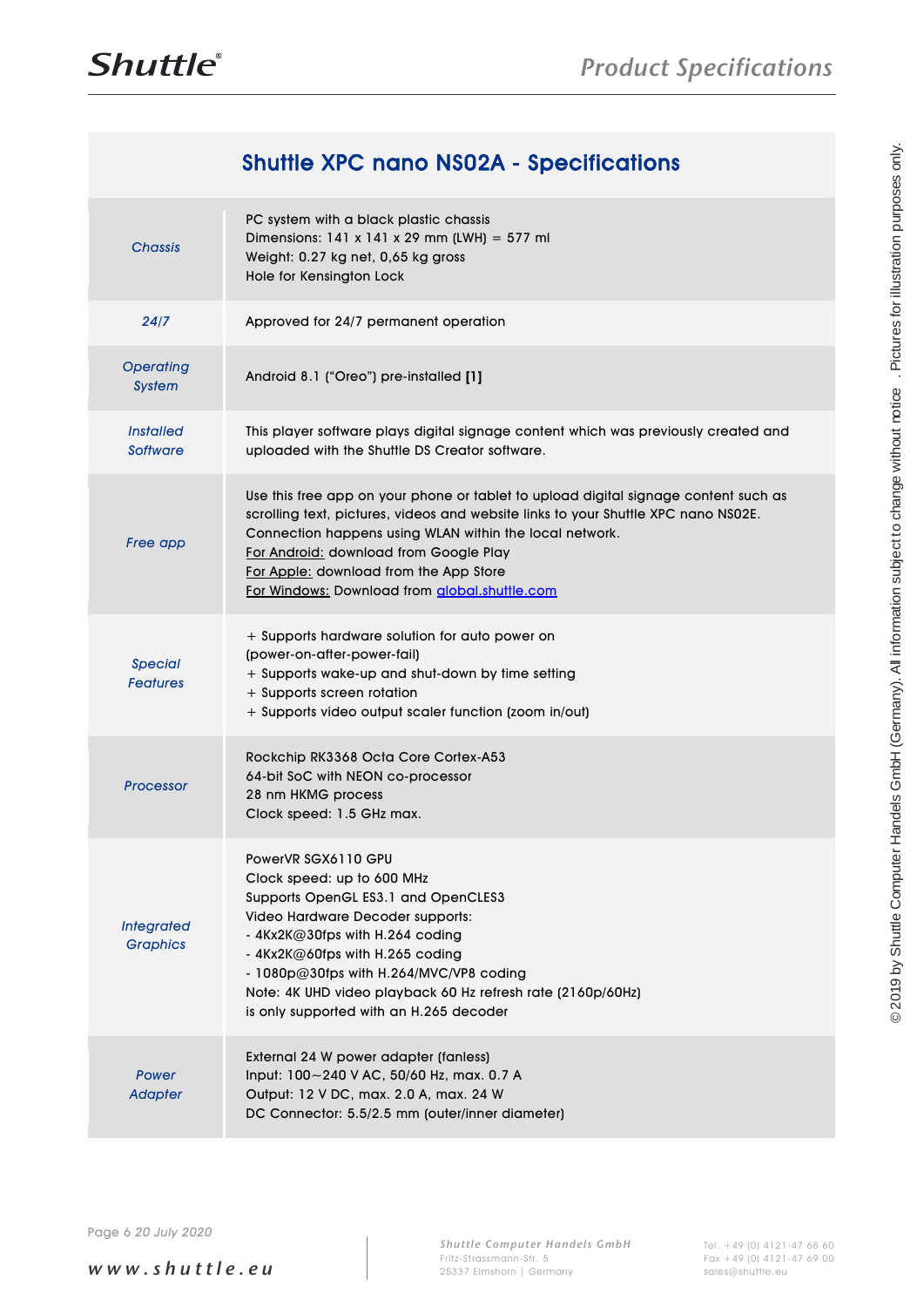

| <b>Memory</b>                                    | 2 GB DDR3L onboard                                                                                                                                                                                           |                                                                                                                                                |
|--------------------------------------------------|--------------------------------------------------------------------------------------------------------------------------------------------------------------------------------------------------------------|------------------------------------------------------------------------------------------------------------------------------------------------|
| <b>Flash Memory</b>                              | 16 GB eMMC Flash Memory onboard                                                                                                                                                                              |                                                                                                                                                |
| <b>Audio</b>                                     | Audio chip: Realtek® ALC5640-VB<br>Analog 3.5 mm audio line output for headphones<br>Digital audio output via the HDMI connector                                                                             |                                                                                                                                                |
| <b>Gigabit LAN</b>                               | LAN chip: Realtek® RTL8211F-CG<br>Supports 10 / 100 / 1.000 MBit/s operation (Gigabit)<br>Supports Wake On LAN (WOL)                                                                                         |                                                                                                                                                |
| <b>Wireless</b><br><b>Network</b><br>(WLAN & BT) | Chipset: Realtek® RTL8723BS<br>One internal antenna (1T1R)<br>Supports Wireless LAN IEEE 802.11b/g/n at 2,4 GHz<br>Max. PHY data rate: 150 Mbps in 802.11n mode<br>Supports Miracast, Supports Bluetooth 4.0 |                                                                                                                                                |
| <b>Card Reader</b>                               | Integrated SD card reader<br>Supports SD, SDHC and SDXC memory flash cards<br>Supports booting from SD card for image update                                                                                 |                                                                                                                                                |
| <b>Front Panel</b><br><b>Connectors</b>          | 2x USB 2.0<br>SD card reader (supports SD, SDHC, SDXC)<br>Power button<br>Power LED (blue),<br>HDD LED (orange)                                                                                              |                                                                                                                                                |
| <b>Back Panel</b><br><b>Connectors</b>           | HDMI 2.0 supports 2160p/60Hz<br><b>USB 2.0</b><br>Gigabit LAN (RJ45)<br>Audio Line Out / headphones connector, 3.5 mm jack<br>DC-input connector for external power adapter                                  | © 2019 by Shuttle Computer Handels GmbH (Germany). All information subject to change without notice . Pictures for illustration purposes only. |
| <b>VESA Mount</b>                                | VESA mount set (made of steel, includes screws)<br>Supports 75x75 and 100x100 mm                                                                                                                             |                                                                                                                                                |
| <b>Supplied</b><br><b>Accessories</b>            | <b>Quick Installation Guide</b><br>VESA mount includin screws<br>AC Power Adapter (NS02A only)<br>Rubber feet                                                                                                |                                                                                                                                                |
| Environmental<br><b>Specifications</b>           | Operating temperature range: 0~40 °C<br>Relative humidity range: 10~90% (non-condensing)                                                                                                                     |                                                                                                                                                |
|                                                  |                                                                                                                                                                                                              |                                                                                                                                                |
| Page 7 20 July 2020                              |                                                                                                                                                                                                              |                                                                                                                                                |

*w w w . s h u t t l e . e u*